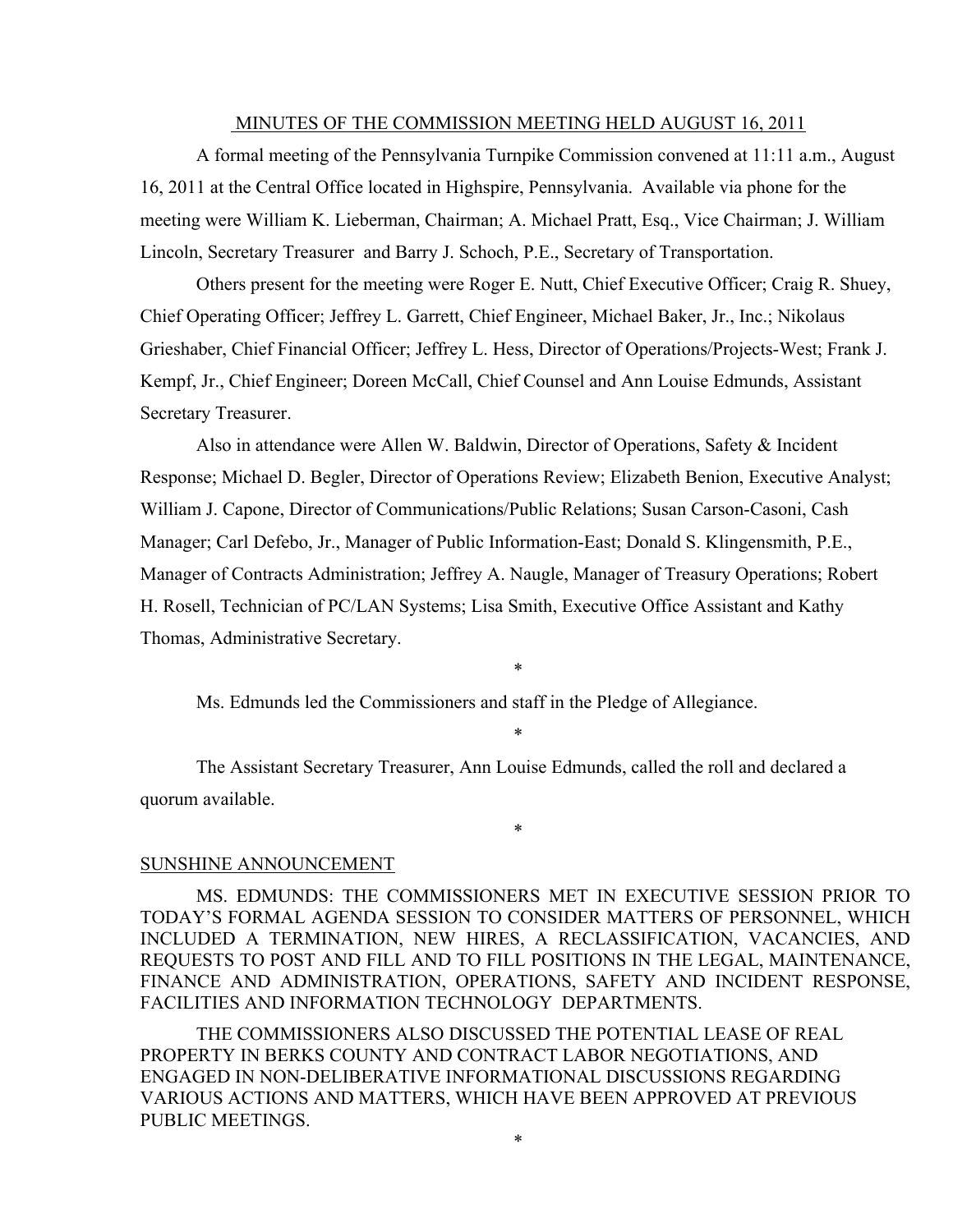#### PUBLIC COMMENT

MS. EDMUNDS: THE PUBLIC IS WELCOME AT THIS TIME TO ADDRESS THE COMMISSION REGARDING ITEMS LISTED ON THE AGENDA OR OTHER ITEMS NOT LISTED ON THE AGENDA THAT ARE WITHIN THE COMMISSION'S AUTHORITY OR CONTROL.

IN ORDER TO CONDUCT AN ORDERLY, EFFICIENT, EFFECTIVE AND DIGNIFIED MEETING, ALL PERSONS WISHING TO ADDRESS THE COMMISSION SHOULD HAVE SIGNED IN AND REQUESTED TIME TO SPEAK. IF YOU HAVE NOT DONE SO, YOU ARE INVITED TO DO SO.

COMMISSIONERS, WE HAVE NO VISITORS TODAY.

## MINUTES OF THE MEETING

Motion-That the Minutes of the meeting held July 19, 2011 be approved and filed-was made by Commissioner Lieberman, seconded by Commissioner Pratt; and passed unanimously.

\*

\*

## **COMMUNICATIONS**

Motion-That the Commission accepts and files the memos received from the Chief Counsel, the Director of Operations Review and the Manager of Strategic Sourcing & Asset Management-was made by Commissioner Lieberman, seconded by Commissioner Pratt; and passed unanimously.

\*

## PERSONNEL

Motion-That the Commission approves the Personnel as submitted-was made by Commissioner Lieberman, seconded by Commissioner Pratt; and passed unanimously.

#### NEW BUSINESS

## Reinvestments, Liquidations and Purchase of Securities

Upon the motion by Commissioner Lieberman, seconded by Commissioners Pratt, the following Resolution was presented for adoption:

# RESOLUTION

\*

BE IT RESOLVED that The Pennsylvania Turnpike Commission hereby ratifies the action of the Assistant Chief Financial Officer, with approval of the Consulting Engineer, in directing the Trustee to make the foregoing reinvestments, liquidations and purchases; and

BE IT FURTHER RESOLVED that copies of the Resolution certified by the Assistant Secretary Treasurer shall be forwarded to the Trustee as required in Article VI, Section 602 of the 2001 Amended and Restated Trust Indenture.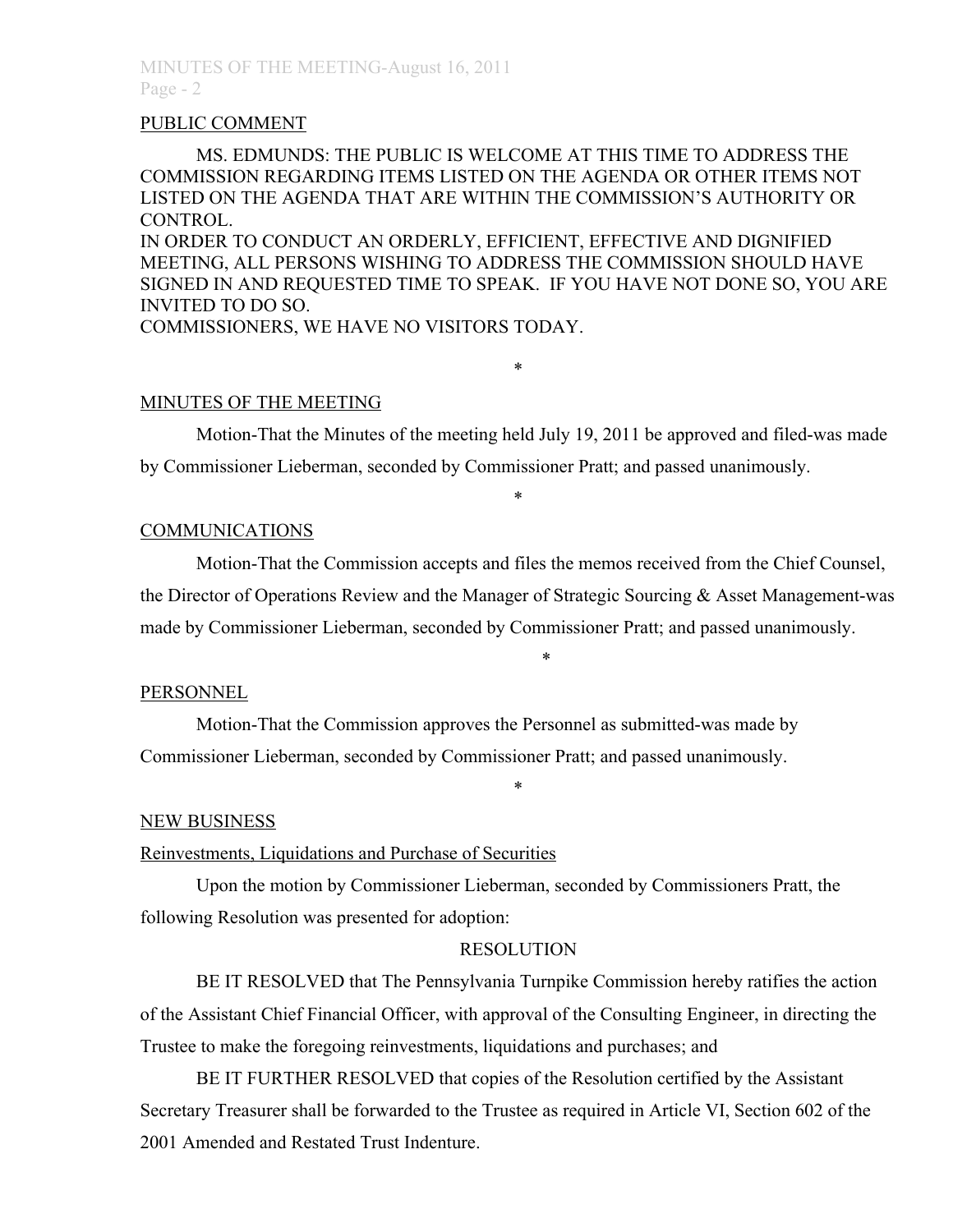# MINUTES OF THE MEETING-August 16, 2011 Page - 3

The following members voted yea: Commissioners Lieberman, Pratt, Lincoln and Schoch; the motion passed unanimously.

\*

# AGREEMENTS

Motion-That the Commission approves the negotiation and execution of the Amendments, Agreements, Lease Agreement and Work Order; and grant approval to solicit cost estimates for the items listed in memos "a-e" and "g-o":

- a. Amendment to our agreement with Green's Road and Towing Service, an authorized service provider covering Toll 576 (exits 1-6); to extend the agreement on a month-to-month basis until a provider is selected via the RFP process;
- b. Amendment to our agreement with Greenhorne & O'Mara, Inc. for Project Collaboration System (Constructware), to exercise our first option to renew the agreement for an additional year; at an addition not-to-exceed cost of \$693,972.67;
- c. Amendment to our agreement with Environmental Products Services for spill response, to exercise our option to renew the agreement for an additional two years;
- d. Amendment to our agreement with McCutcheon Enterprises for spill response, to exercise our option to renew the agreement for an additional two years;
- e. Reimbursement Agreement with Middletown and Hummelstown Railroad to reimburse the Railroad for the costs associated with the replacement of the Swatara Creek Bridge at MP 251.08; at a not-to-exceed amount of \$75,000.00;
- g. Reimbursement Agreement with the Municipal Authority of Westmoreland County to reimburse the Authority for the costs associated with the replacement of Bridge WB-506 at MP 63.06; at a not-to-exceed amount of \$28,419.00;
- h. Amendment to our agreement with Voicenet Communications, Inc. for website consulting services; to increasing the not-to-exceed amount to \$900,000.00 annually;
- i. Solicit cost estimates for design and construction consultants and toll system integrator, to change the toll system classification type currently designed for SR29 All-Electronic Interchange, from an axle based classification system to a weight based classification system;
- j. Lease Agreement with Berks County to permit the County to lease up to 3,600 square feet of space and to construct a communications tower within the PTC Conestoga Radio Tower compound. The term of the lease would be for 15-years and annual remuneration to be negotiated between the Commission and the County;
- k. Settlement Agreement and a Release in the case, *Pennsylvania Turnpike Commission v. Interstate Distributors, Inc.;*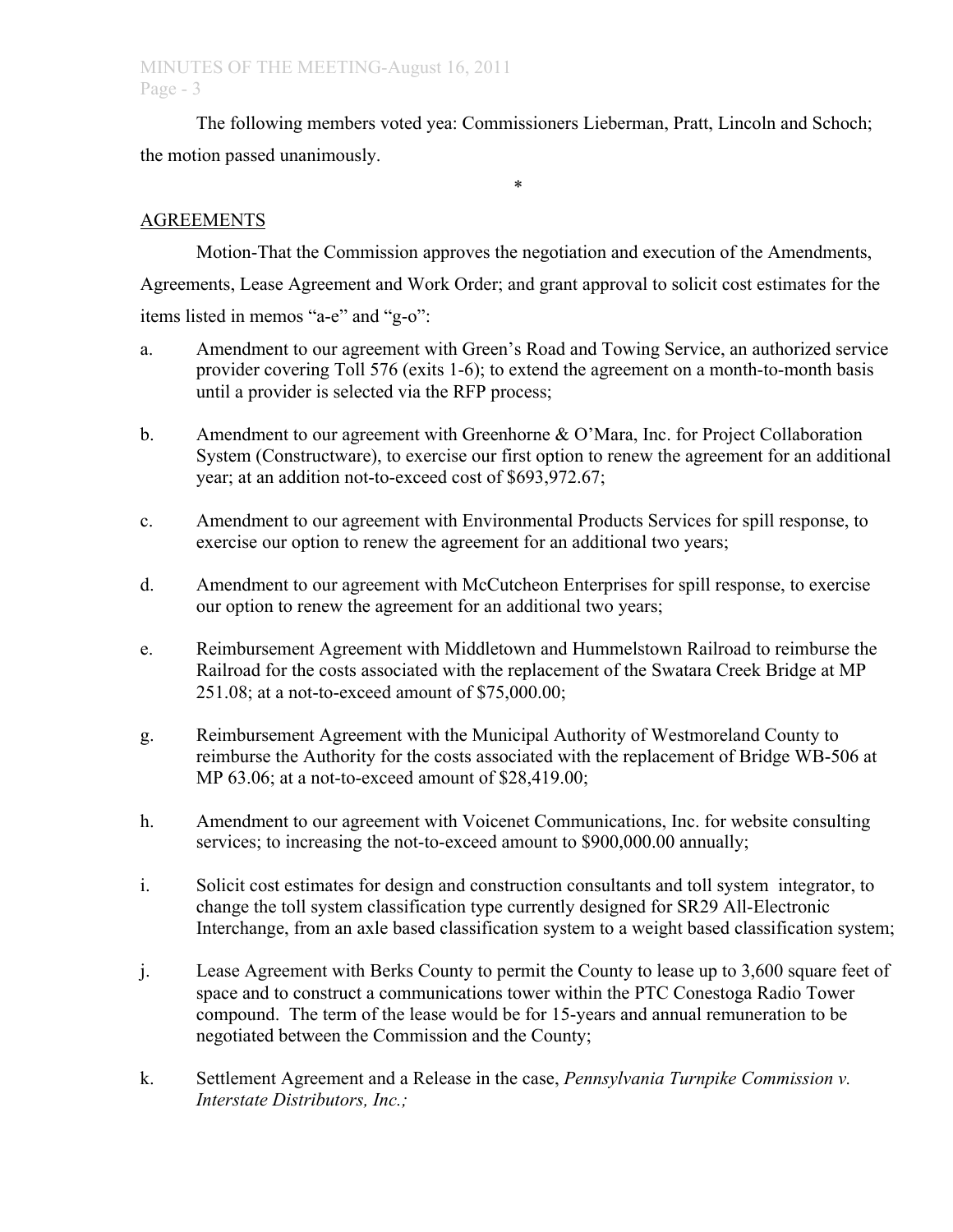- l. Settlement Agreement and a Release in the case, *Hempt Brothers, Inc. f/t/u/a/b/o Green Acres Contracting v. Pennsylvania Turnpike Commission;* and authorize payment for the settlement amount;
- m. Work Order #28 with TransCore to procure spare violation enforcement equipment from Science Applications International Corporation; at a not-to-exceed amount of \$286,939.00;
- n. Recommendations from the Professional Services Procurement Committee (PSPC) with the first two (2) firms listed, to provide open-end Engineering Design Services systemwide; at a not-to-exceed amount of \$850,000.00 each:

Borton-Lawson Engineering, Inc. The EADS Group, Inc. McMahon Associates, Inc. Greenhorne & O'Mara, Inc. **TIE** Sucevic, Piccolomini & Kuchar Engineering, Inc.

o. Recommendation from the Professional Services Procurement Committee (PSPC) with the first firm listed, to provide mechanical/electrical service at the CAB, TIP and Steelton Warehouse; at a not-to-exceed amount of \$454,435.00 annually and \$60,000.00 annually for equipment repair/replacement:

G.R. Sponaugle Johnson Controls, Inc.

-was made by Commissioner Lieberman, seconded by Commissioner Pratt.

Motion-That the Commission approves the negotiation and execution of the Agreement listed

in memo "f"

f. Agreement with Wal-Mart, Inc. to market E-ZPass in their Pennsylvania stores.

-was made by Commissioner Lieberman, seconded by Commissioner Schoch; Commissioner Pratt abstained.

COMMISSIONER PRATT: MR. CHAIRMAN, I ABSTAIN ON THE BASIS THAT THE COMPANY SET FORTH IN THESE AGENDA ITEMS IS A CLIENT OF THE FIRM OF WHICH I AM A PARTNER. I ASK THAT THE SECRETARY PLEASE HAVE THE MINUTES OF THE MEETING REFLECT MY ABSTENTION ON THIS VOTE. The motion passed.

\*

# RIGHT-OF-WAY REQUEST

Motion-That the Commission approves the Right-of-Way Requests for the items listed in

memos "a-f" and "h-q":

a. Adopt the Proposed Property Acquisition Resolution for Right-of-Way #1031-R04, a partial take parcel, necessary for the Somerset Interchange Five Legged Intersection project; authorize payment of Estimated Just Compensation in the amount of \$58,000.00, payable to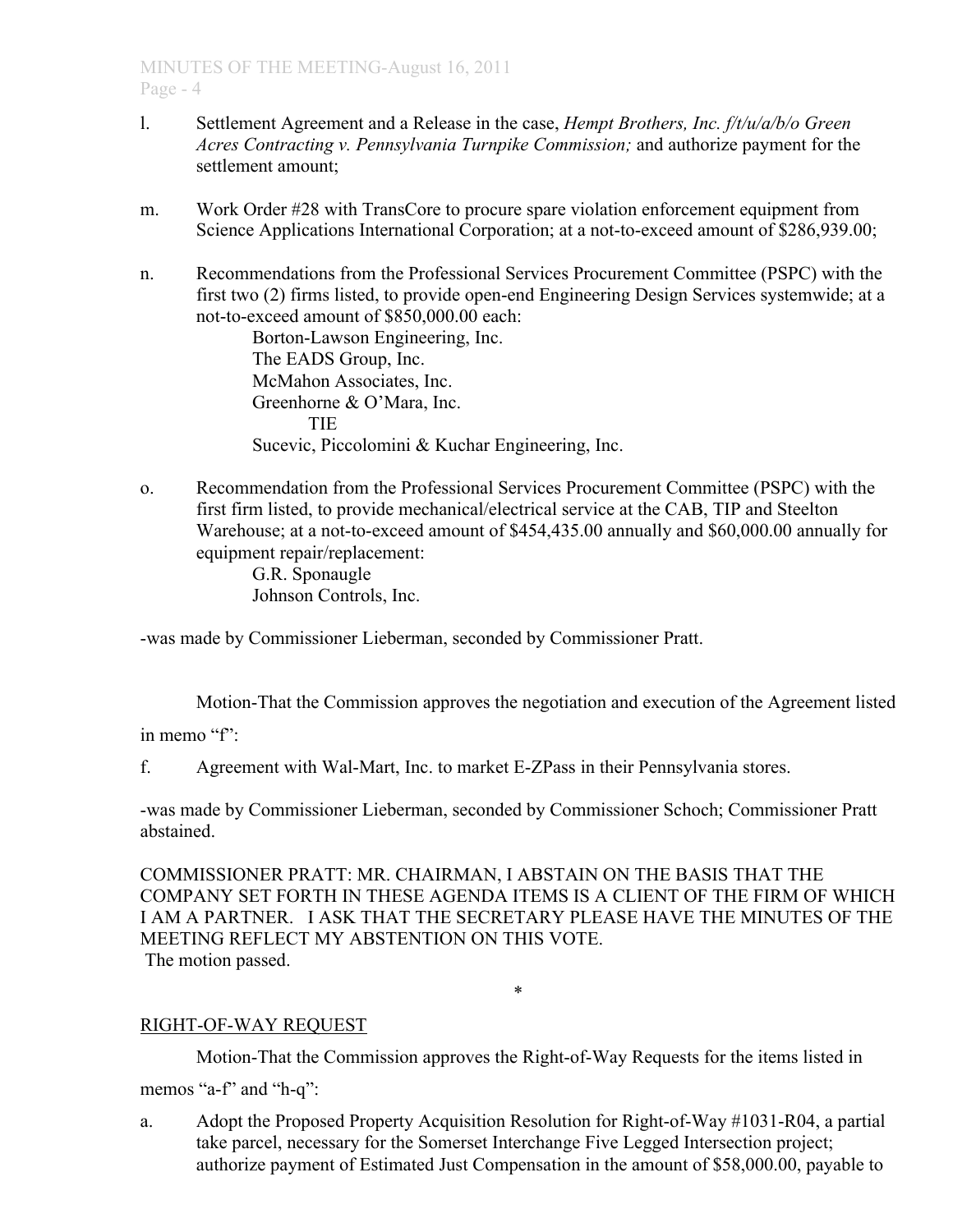Hollinshead, Mendelson, Bresnahan & Nixon, P.C., Escrow Agent; and authorize payment of statutory damages and costs as calculated by the Legal Department and approved by the Chief Executive Officer;

- b. Adopt the Proposed Property Acquisition Resolution for Right-of-Way #1031-R20, a partial take parcel, necessary for the Somerset Interchange Five Legged Intersection project; authorize payment of Estimated Just Compensation in the amount of \$163,000.00, payable to Hollinshead, Mendelson, Bresnahan & Nixon, P.C., Escrow Agent; and authorize payment of statutory damages and costs as calculated by the Legal Department and approved by the Chief Executive Officer;
- c. Adopt the Proposed Property Acquisition Resolution for Right-of-Way #1031-R09, a partial take parcel, necessary for the Somerset Interchange Five Legged Intersection project; authorize payment of Estimated Just Compensation in the amount of \$500.00, payable to Hollinshead, Mendelson, Bresnahan & Nixon, P.C., Escrow Agent; and authorize payment of statutory damages and costs as calculated by the Legal Department and approved by the Chief Executive Officer;
- d. Adopt the Proposed Property Acquisition Resolution for Right-of-Way #1031-R05, a partial take parcel, necessary for the Somerset Interchange Five Legged Intersection project; authorize payment of Estimated Just Compensation in the amount of \$226,000.00, payable to Hollinshead, Mendelson, Bresnahan & Nixon, P.C., Escrow Agent; and authorize payment of statutory damages and costs as calculated by the Legal Department and approved by the Chief Executive Officer;
- e. Adopt the Proposed Property Acquisition Resolution for Right-of-Way #1031-R08, a partial take parcel, necessary for the Somerset Interchange Five Legged Intersection project; authorize payment of Estimated Just Compensation in the amount of \$69,000.00, payable to Hollinshead, Mendelson, Bresnahan & Nixon, P.C., Escrow Agent; and authorize payment of statutory damages and costs as calculated by the Legal Department and approved by the Chief Executive Officer;
- f. Adopt the Proposed Property Acquisition Resolution for Right-of-Way #1031-R16, a partial take parcel, necessary for the Somerset Interchange Five Legged Intersection project; authorize payment of Estimated Just Compensation in the amount of \$143,700.00, payable to Hollinshead, Mendelson, Bresnahan & Nixon, P.C., Escrow Agent; and authorize payment of statutory damages and costs as calculated by the Legal Department and approved by the Chief Executive Officer;
- h. Authorize the acquisition of Right-of-Way #1023-G, a partial take parcel, necessary for the total reconstruction project from MP 99.00 to MP 109.00; by issuing payment in the amount of \$2,313.58, payable to David Stahl, representing fair market value and pro-rated taxes; authorize the appropriate Commission officials to execute the agreement of sale and other required closing documents; authorize the payment of additional statutory damages as calculated by the Legal Department and approved by the Chief Executive Officer; and payment of the fair market value to the property owner is contingent upon the delivery of a deed as prepared by the Legal Department;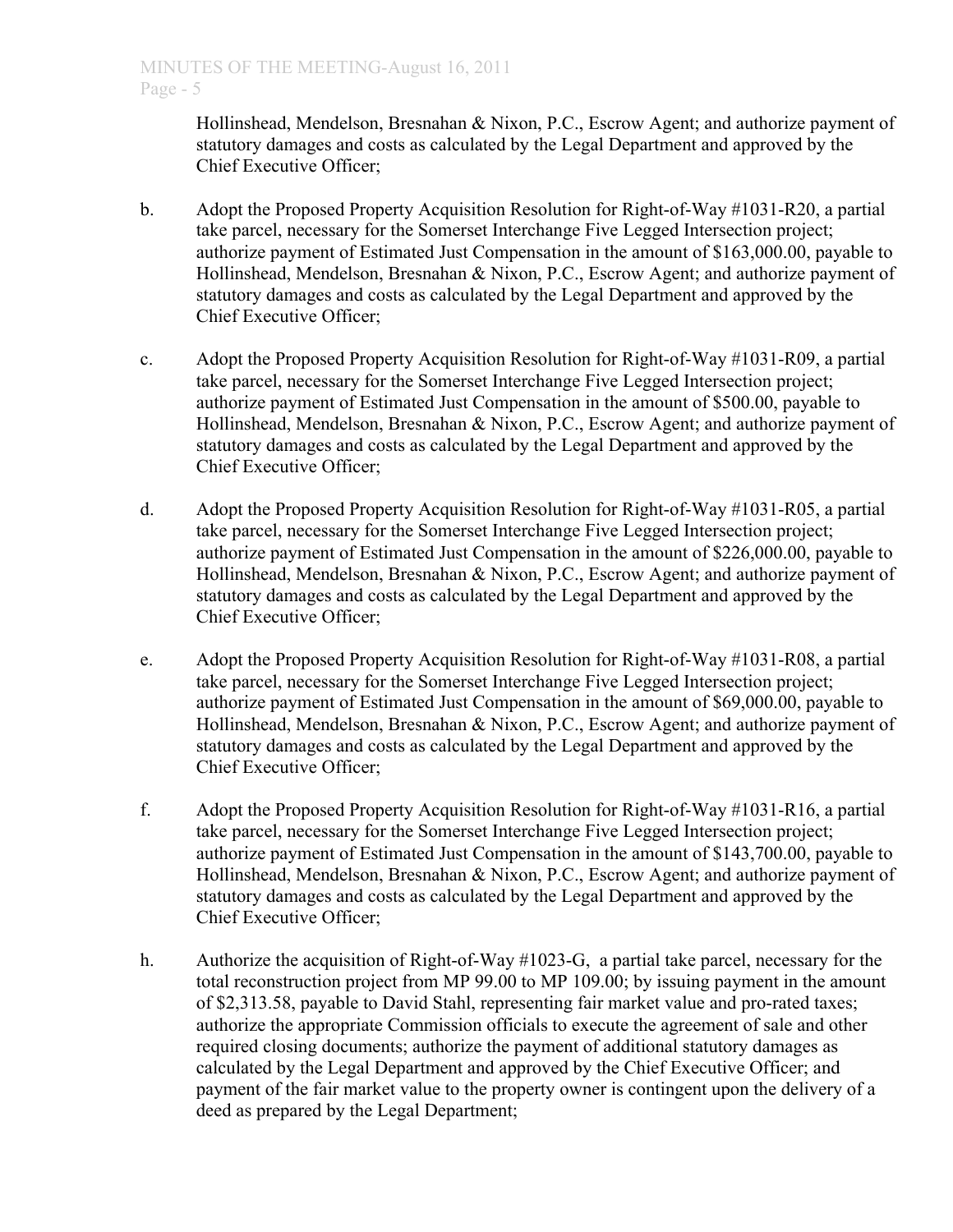# MINUTES OF THE MEETING-August 16, 2011 Page - 6

- i. Authorize the acquisition of Parcel 39, a partial take parcel, necessary for the total reconstruction project from MP 99.00 to MP 109.00; by issuing payment in the amount of \$500.00, payable to Frank & Rhonda Steele, representing fair market value; authorize the appropriate Commission officials to execute the temporary construction easement; authorize the payment of additional statutory damages as calculated by the Legal Department and approved by the Chief Executive Officer; and payment of the fair market value to the property owners is contingent upon the delivery of a deed as prepared by the Legal Department;
- j. Authorize the acquisition of Right-of-Way #3189-A, a partial take parcel, necessary for the total reconstruction project from MP 199.00 to MP 227.00; by issuing payment in the amount of \$16,594.65, payable to Coon & Company, Escrow Agent, representing fair market value and pro-rated taxes; authorize the appropriate Commission officials to execute the agreement of sale; authorize the payment of additional statutory damages as calculated by the Legal Department and approved by the Chief Executive Officer; and payment of the fair market value to the property owner is contingent upon the delivery of a deed as prepared by the Legal Department;
- k. Authorize the acquisition of Right-of-Way #9564-RF, a partial take parcel, necessary for Bridge NB-736 reconstruction project; by issuing payment in the amount of \$500.00, payable to Shady Lane Realty Corp., representing fair market value; authorize the appropriate Commission officials to execute the Temporary Construction Easement; authorize the payment of additional statutory damages as calculated by the Legal Department and approved by the Chief Executive Officer; and payment of the fair market value to the property owner is contingent upon the delivery of a deed as prepared by the Legal Department;
- l. Authorize the acquisition of Right-of-Way #8995-R14, a partial take parcel, necessary for the Rt. 903 Slip Ramp project; by issuing payment in the amount of \$4,014.40, payable to Emrich & Cynthia Stellar, representing fair market value and pro-rated taxes; authorize the payment of additional statutory damages as calculated by the Legal Department and approved by the Chief Executive Officer; and payment of the fair market value to the property owners is contingent upon their delivery of a deed as prepared by the Legal Department;
- m. Adopt the Proposed Property Acquisition Resolution for Right-of-Way #1008-D, a partial take parcel, necessary for the total reconstruction project from MP 99.00 to MP 109.00; authorize payment of Estimated Just Compensation in the amount of \$2,100.00, payable to McDonald, Snyder & Lightcap, P.C., Escrow Agent; and authorize payment of statutory damages and costs as calculated by the Legal Department and approved by the Chief Executive Officer;
- n. Adopt the Proposed Property Acquisition Resolution for Right-of-Way #14214-B, a partial take parcel, necessary for the total reconstruction project from MP 40.00 to MP 48.00; authorize payment of Estimated Just Compensation in the amount of \$14,800.00, payment made at a later date upon selection of counsel; and authorize payment of statutory damages and costs as calculated by the Legal Department and approved by the Chief Executive Officer;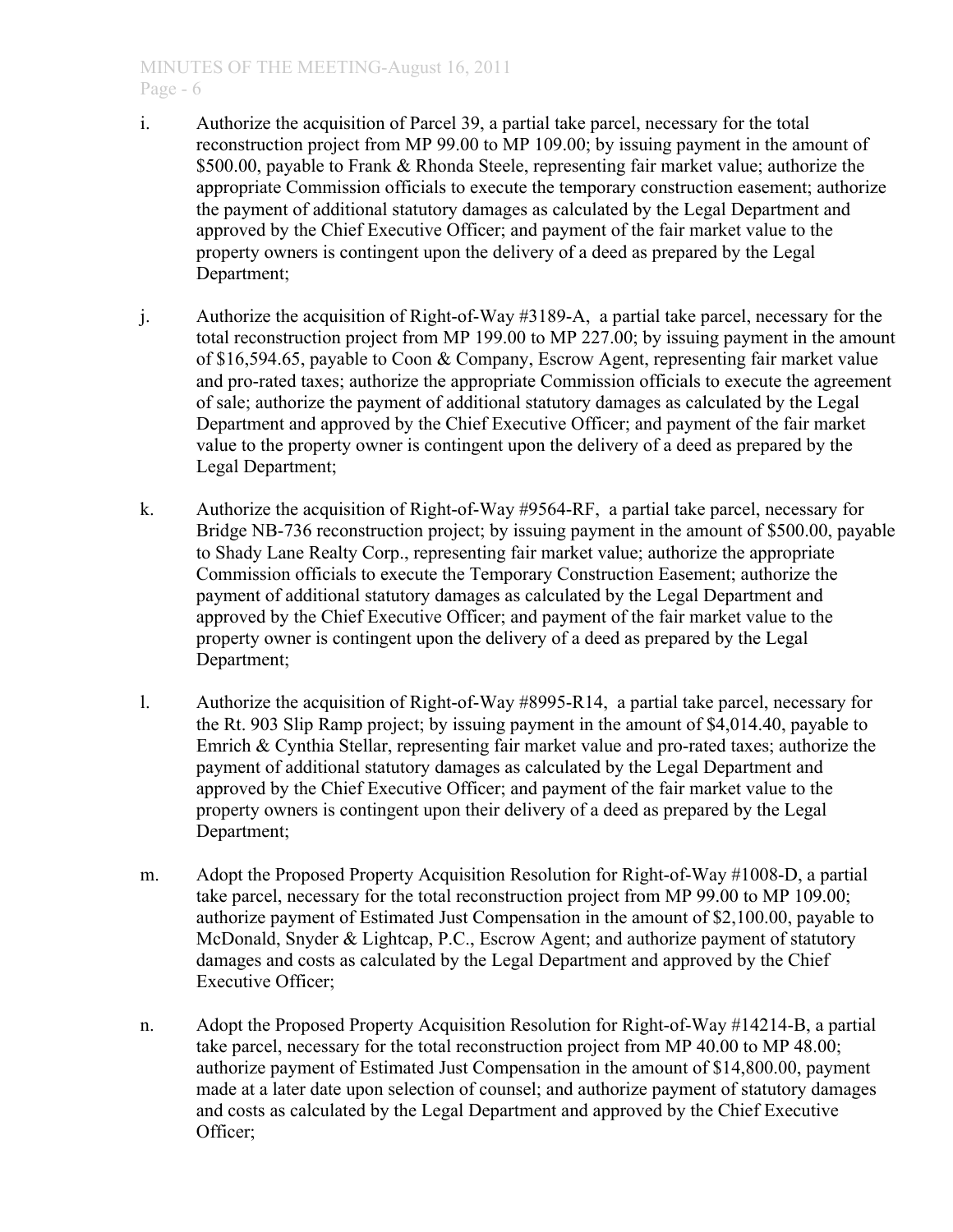- o. Adopt the Proposed Property Acquisition Resolution for Right-of-Way #14071-B, a partial take parcel, necessary for the total reconstruction project from MP 40.00 to MP 48.00; authorize payment of Estimated Just Compensation in the amount of \$10,700.00, payment made at a later date upon selection of counsel; and authorize payment of statutory damages and costs as calculated by the Legal Department and approved by the Chief Executive Officer;
- p. Adopt the Proposed Property Acquisition Resolution for Right-of-Way #14211-RD, a partial take parcel, necessary for the total reconstruction project from MP 40.00 to MP 48.00; authorize payment of Estimated Just Compensation in the amount of \$1,600.00, payment made at a later date upon selection of counsel; and authorize payment of statutory damages and costs as calculated by the Legal Department and approved by the Chief Executive Officer;
- q. Adopt the Proposed Property Acquisition Resolution for Right-of-Way #14210-A, a partial take parcel, necessary for the total reconstruction project from MP 40.00 to MP 48.00; authorize payment of Estimated Just Compensation in the amount of \$10,500.00, payment made at a later date upon selection of counsel; and authorize payment of statutory damages and costs as calculated by the Legal Department and approved by the Chief Executive Officer.

-was made by Commissioner Lieberman, seconded by Commissioner Pratt.

Motion-That the Commission approves the Right-of-Way Request for the item listed in memo "g":

g. Transfer 0.021 acres of drainage easement and 0.016 acres of slope easement to the Pennsylvania Department of Transportation, necessary for the DOT's construction, operation and maintenance of State Route 29, Section AL2, Chester County; and authorize the execution of an Interagency Agreement and the deed as prepared by the Legal Department;

-was made by Commissioner Lieberman, seconded by Commissioner Pratt; Commissioner Schoch abstained.

COMMISSIONER SCHOCH: MR. CHAIRMAN, I ABSTAIN ON THE BASIS THAT AS AN EX-OFFICIO MEMBER OF THE COMMISSION AND SECRETARY OF THE DEPARTMENT OF TRANSPORTATION, I WOULD BE VOTING ON AN AGREEMENT BETWEEN TWO PARTIES, BOTH OF WHICH I HAVE A RELATIONSHIP WITH. The motion passed.

\*

# APPROVE ADVERTISING

Motion-That the Commission approves advertising for the items listed in memos "a" through "d":

- a. Authorized Service Provider for coverage MP 188.70 to MP 226.30;
- b. Authorized Service Provider for coverage from MP 292.60 to MP 312.00;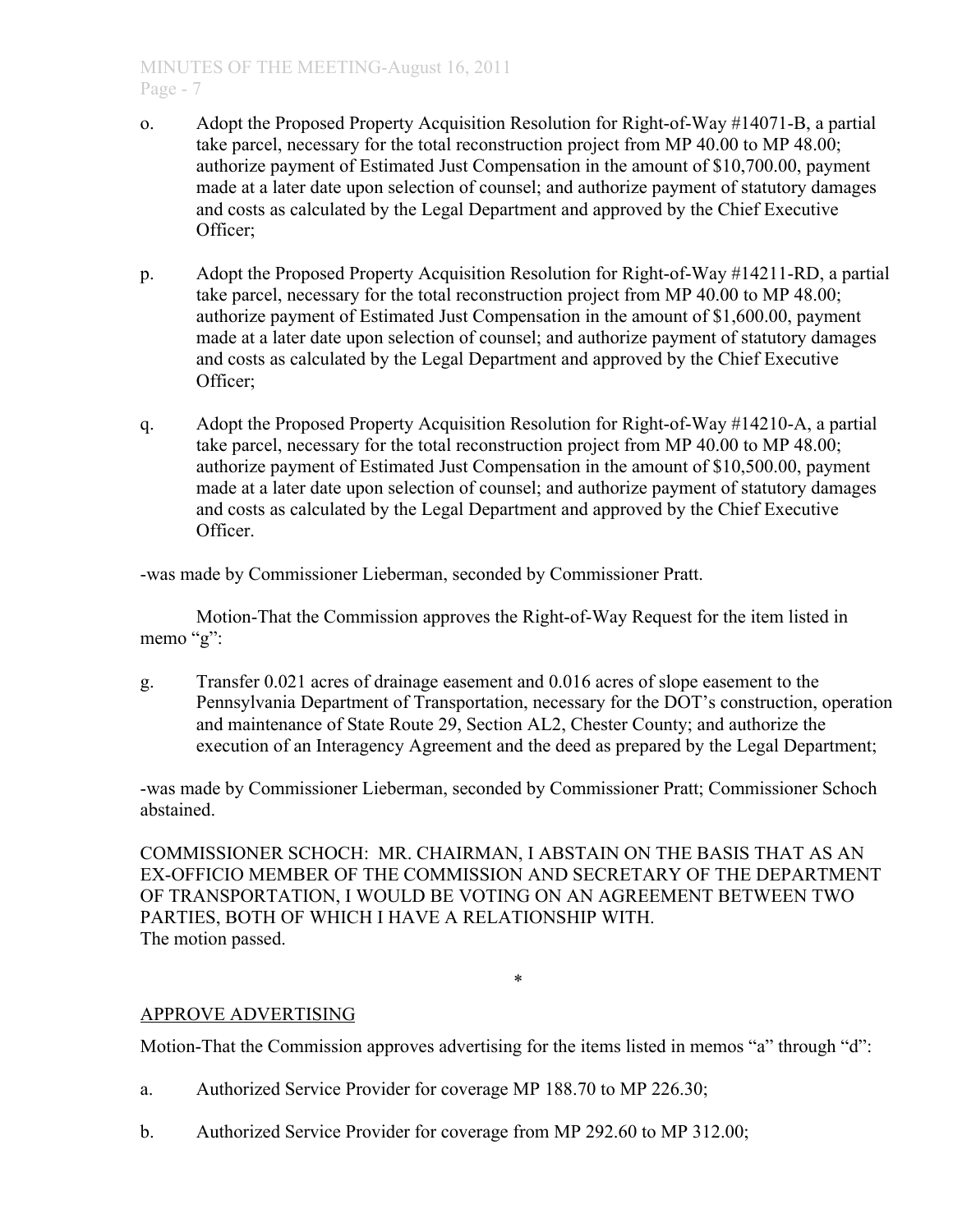- c. Authorized Service Provider for coverage on the Beaver Valley Expressway from MP B27.50 to MP B44.80;
- d. Advertise for two (2) on-call Drilling Subsurface and Sampling Contracts to perform drilling services systemwide.

-was made by Commissioner Lieberman, seconded by Commissioner Pratt; and passed unanimously.

\*

## AWARD OF BIDS AND ISSUANCE OF PURCHASE ORDERS

Motion-That the Commission approves the Award of Bids and the Issuance of Purchase

Orders for the items listed in memos "a" through "h":

a. Sodium Chloride (October 1, 2011-May 31, 2012), to the lowest responsive and responsible bidders:  $Caroill Inc = Deicino Tech$   $$9,500,000,00$ 

| Cargin the Delenig Teen.   | 0, 2, 00, 000, 00 |
|----------------------------|-------------------|
| American Rock Salt Co. LLC | \$2,000,000.00    |
| TOTAL                      | \$11,500,000.00   |
| Plus 25% contingency:      | \$2,875,000.00    |
| <b>TOTAL AWARD:</b>        | \$14,375,000.00   |

- b. One (1) 3-cubic yard loader with attachments, utilizing the Commonwealth's contract with Groff Tractor & Equipment, Inc.; for a total award of \$156,073.80;
- c. One (1) Boom Arm Mower, utilizing the Commonwealth's contract with Tiger Corporation; for a total award of \$107,348.30;
- d. Q1 Labs QRadar SIEM (Security Incident and Event Monitoring), utilizing the Commonwealth's contract with Eplus; for a total award of \$137,271.98;
- e. Two (2) Road Sweeper Vacuums, utilizing the Commonwealth's contract with US Municipal Supply; for a total award of \$460,636.60;
- f. One (1) Mechanical Road Sweeper, utilizing the Commonwealth's contract with H A Dehart & Sons; for a total award of \$223,949.19;
- g. Ten(10) React Attenuator Units for Pocono Interchange, to M. H. Corbin, Inc.; at a total award of \$389,430.00;
- h. One (1) Altec AM60E Bucket Truck; utilizing the Commonwealth's contract with Altec Industries; at a total award of \$171,288.00.

-was made by Commission Lieberman, seconded by Commissioner Pratt; the motion passed unanimously.

\*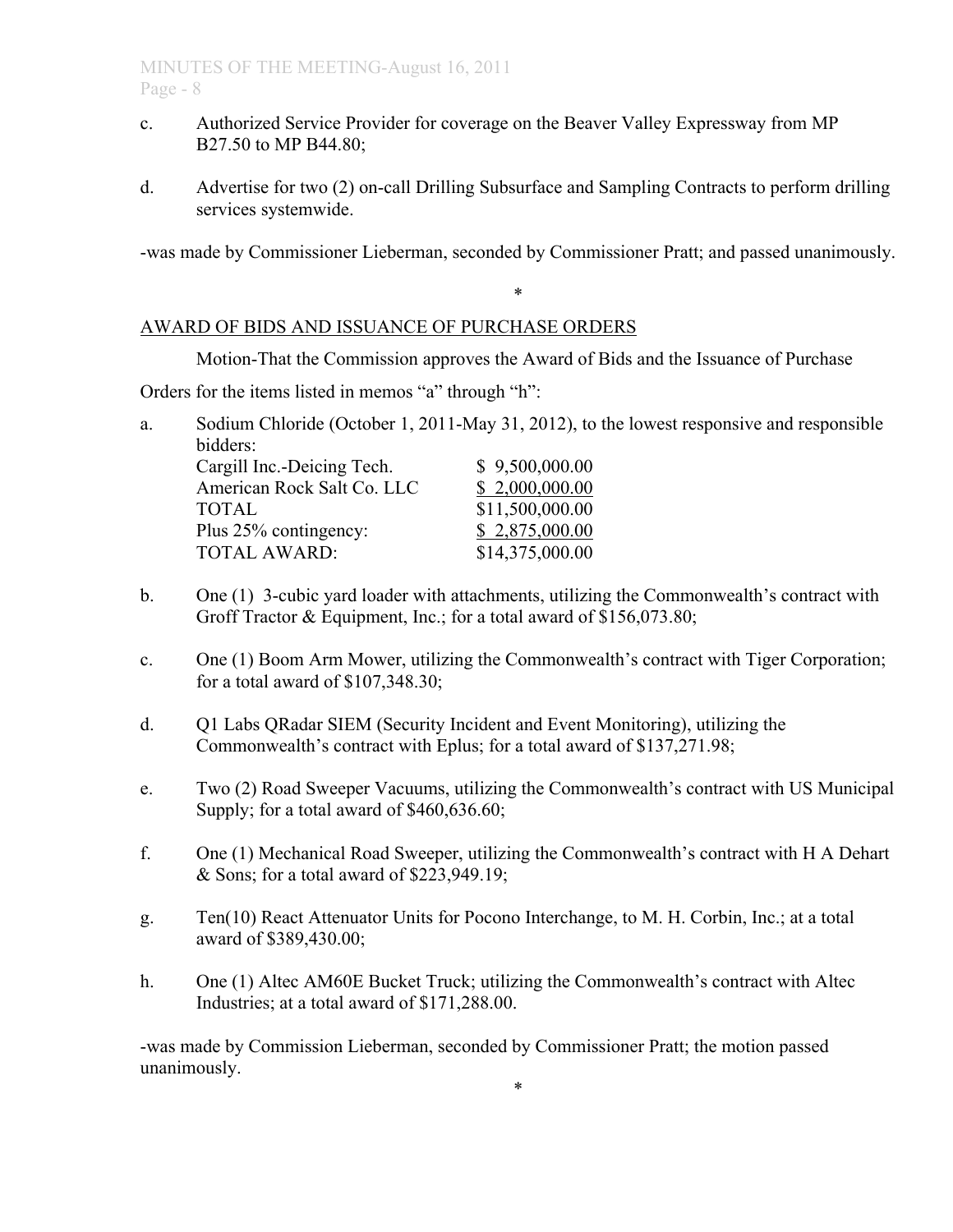# AWARD OF CONTRACTS

Motion-That the Commission approves the Award of Contracts for the items listed in memos

"a" and " $b$ "

- a. Contract #A-120.40R001-3-02 for bituminous resurfacing between MP A120.40 and MP 125.10, to the lowest responsive and responsible bidder, Pennsy Supply, Inc.; at a total award of \$2,489,116.20 and a contingency amount of \$100,000.00;
- b. Contract #A-025.67R001-3-02 for bituminous resurfacing between MP A25.67 and MP A31.13, to the lowest responsive and responsible bidder, Reading Site Contractors; at a total award of \$2,073,192.92 and a contingency amount of \$100,000.00.

-was made by Commissioner Lieberman, seconded by Commissioner Pratt; and passed unanimously.

\*

# PROPERTY DAMAGE, LEGAL REQUEST AND POLICY LETTER

Motion-That the Commission approves the Property Damage Claim write-off and legal request; adopt the revised Policy Letters; authorize the Bond Resolution for the items listed in memos "a" through "f":

- a. Write-off of \$27,053.95 for Property Damage Claim #05-040-342;
- b. Settlement Agreement, Release and the issuance of a check in the case, Docket No. 1:10-cv-00494;
- c. Revised *Policy Letter, 2.2, Equal Opportunity*, to include Genetic Information Nondiscrimination Act (GINA) information;
- d. Revised *Policy Letter 10.1, Right-to-Know Law*, to ensure consistency with current law and to update operating procedures;
- e. Revised *Policy Letter, 7.1, Investment Policy and Guidelines*, to allow continued purchases of Government Sponsored Enterprise securities in the wake of the recent S&P downgrading;

-was made by Commissioner Lieberman, seconded by Commissioner Pratt; and passed unanimously.

\*

# **Item F-7f was pulled from the agenda.**

# CHANGE ORDER, CHANGE ORDER/FINAL PAYMENT & SUPPLEMENT

Motion-That the Commission approves the Change Order, Change Order/Final Payment and

a Supplement for the items listed in memos "a" through "c".

a. Change Order #8 for Contract #T-031.20T003-3-01 with Joseph B. Fay Company for roadway and bridge reconstruction from MP 31.04 to MP 37.82; for an increase of \$378,245.07;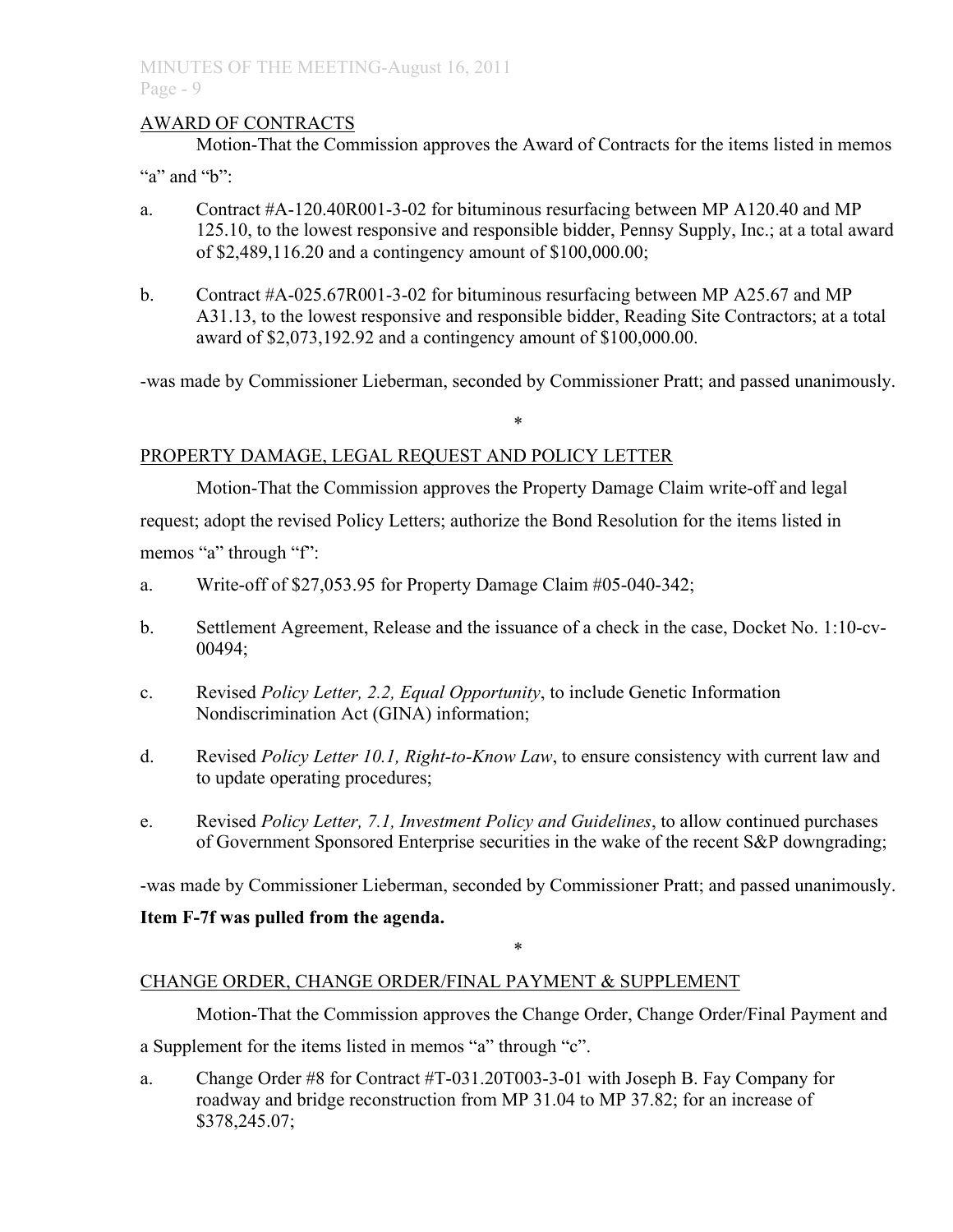# MINUTES OF THE MEETING-August 16, 2011  $P$ age - 10

- b. Change Order #4 and Final Payment for Contract #T-154.42F003-3-02 with Clark Contractors, Inc. for Fare Collections Warehouse/Office Building at the Everett Maintenance Facility, for a decrease of \$21,452.45; making the final contract value \$3,851,364.34 and the final amount due of \$78,987.29;
- c. Supplemental Agreement with Adesta, LLC for the installation of Intelligent Transportation Systems, for an increase of \$390,310.37; increasing the not-to-exceed amount to \$9,002,330.26.

-was made by Commissioner Lieberman, seconded by Commissioner Pratt; and passed unanimously.

\*

## SETTLEMENT AGREEMENT

Motion-That the Commission approves the Settlement Agreement and Release with the Department of Transportation regarding lease payments and authorizes Commission officials to execute it with the concurrence of Commission Pratt and Commissioner Deon-was made by Commissioner Lieberman, seconded by Commissioner Pratt; and passed unanimously.

\*

## SETTLEMENT AGREEMENT

Motion-That the Commission approves the negotiation and execution of a Settlement Agreement and Release in the case, *Patricia Giorno v. Pennsylvania Turnpike Commission et al.*, and authorizes the issuance of payment for the settlement amount-was made by Commissioner Lieberman, seconded by Commissioner Pratt; and passed unanimously.

## NEXT MEETING

MS. EDMUNDS: WE HAVE NO POST-FORMAL MEETING TODAY. THE NEXT FORMAL COMMISSION MEETING WILL BE HELD TUESDAY, SEPTEMBER 20, 2011 BEGINNING AT 10:00 A.M. COMMISSIONERS, I HAVE NO ADDITIONAL ITEMS FOR CONSIDERATION. I REQUEST A MOTION FOR ADJOURNMENT.

\*

## ADJOURNMENT

Motion-That this meeting of The Pennsylvania Turnpike Commission be adjourned at 11:20 a.m.-was made by Commissioner Lieberman, seconded by Commissioner Pratt; and passed unanimously.

\*